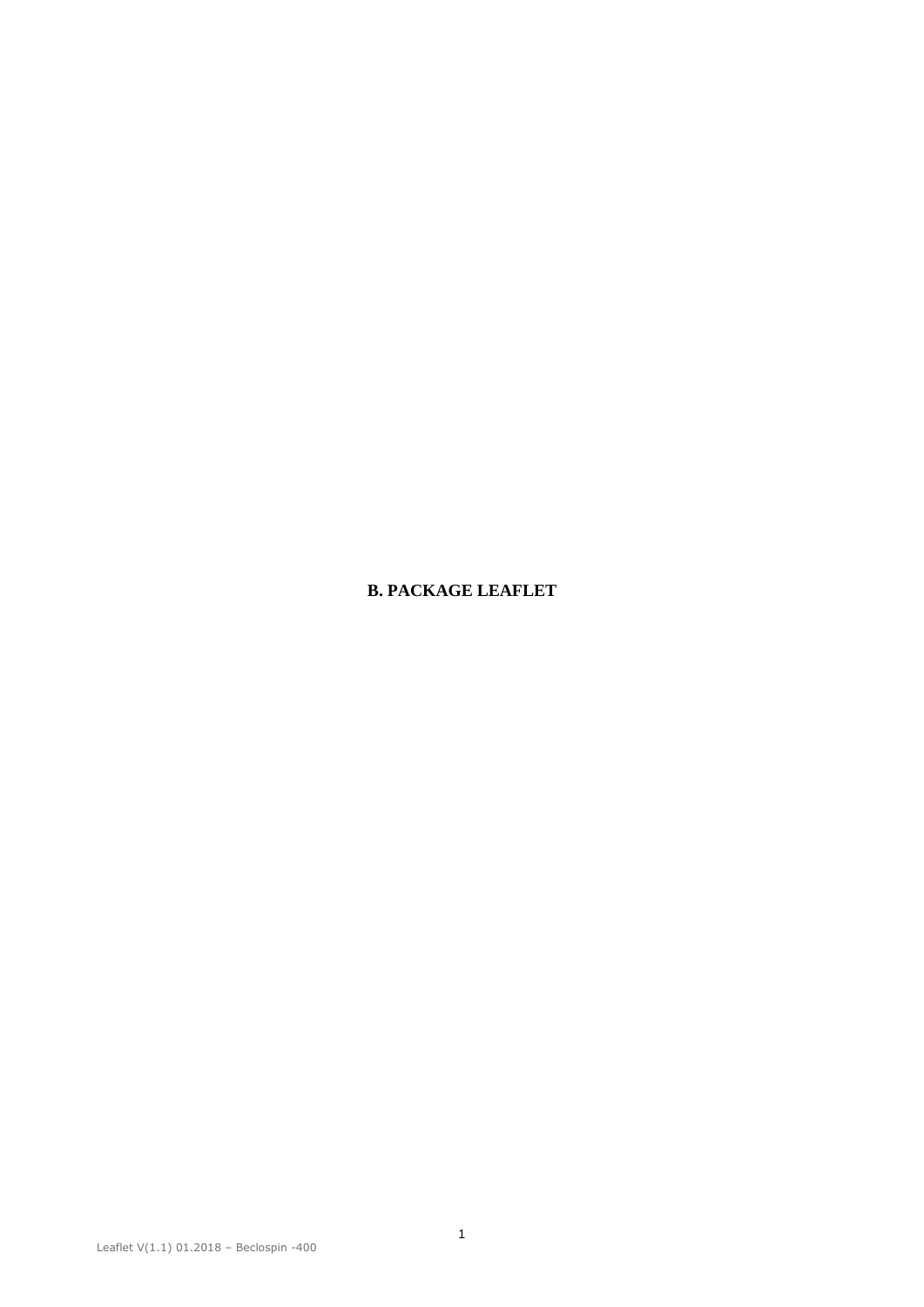# **PACKAGE LEAFLET: INFORMATION FOR THE USER**

### **Beclospin 400 micrograms nebuliser suspension**

### **Beclometasone dipropionate**

## **Read all of this leaflet carefully before you start using this medicine because it contains important information for you.**

- Keep this leaflet. You may need to read it again.
- If you have any further questions, ask your doctor or pharmacist.
- This medicine has been prescribed for you only. Do not pass it on to others. It may harm them, even if their signs of illness are the same as yours.
- If you get any side effects, talk to your doctor or pharmacist. This includes any possible side effects not listed in this leaflet. See section 4.

# **In this leaflet:**

- 1. What Beclospin is and what it is used for
- 2. What you need to know before you use Beclospin
- 3. How to use Beclospin
- 4. Possible side effects
- 5. How to store Beclospin
- 6. Contents of the pack and other information

## **1. WHAT Beclospin IS AND WHAT IT IS USED FOR**

Beclospin contains the active substance beclometasone dipropionate. It belongs to a group of medicines called corticosteroids which have an anti-inflammatory action reducing the swelling and irritation in the walls of the airways (e.g. nose, lungs), and so ease breathing problems.

Beclospin is indicated to treat asthma in adults and children up to 18 years of age when the use of pressurised or dry powder inhalers is unsatisfactory or inappropriate.

Beclospin is also indicated to treat recurrent wheezing in children up to 5 years of age.

## **2. WHAT YOU NEED TO KNOW BEFORE YOU USE Beclospin**

#### **Do not use Beclospin:**

 If you are allergic to the active substance or any of the other ingredients of this medicine listed in section 6.

#### **Warnings and precautions**

Talk to you doctor or pharmacist before using Beclospin if any of the following applies to you:

- You are being, or have ever been, treated for tuberculosis (TB).
- Your condition seems to be getting worse. Perhaps you are more wheezy and short of breath than usual, or your nebuliser seems to be less effective.
- Your doctor may need to increase the dose of Beclospin or give you a course of corticosteroid tablets, or change your treatment altogether.
- You have an infection in your chest. Your doctor may prescribe a course of antibiotics.
- If you have an infection of nasal and paranasal cavities you have to be treated with suitable therapies, although this does not represent specific contraindication to the use of Beclospin.
- if you experience blurred vision or other visual disturbances.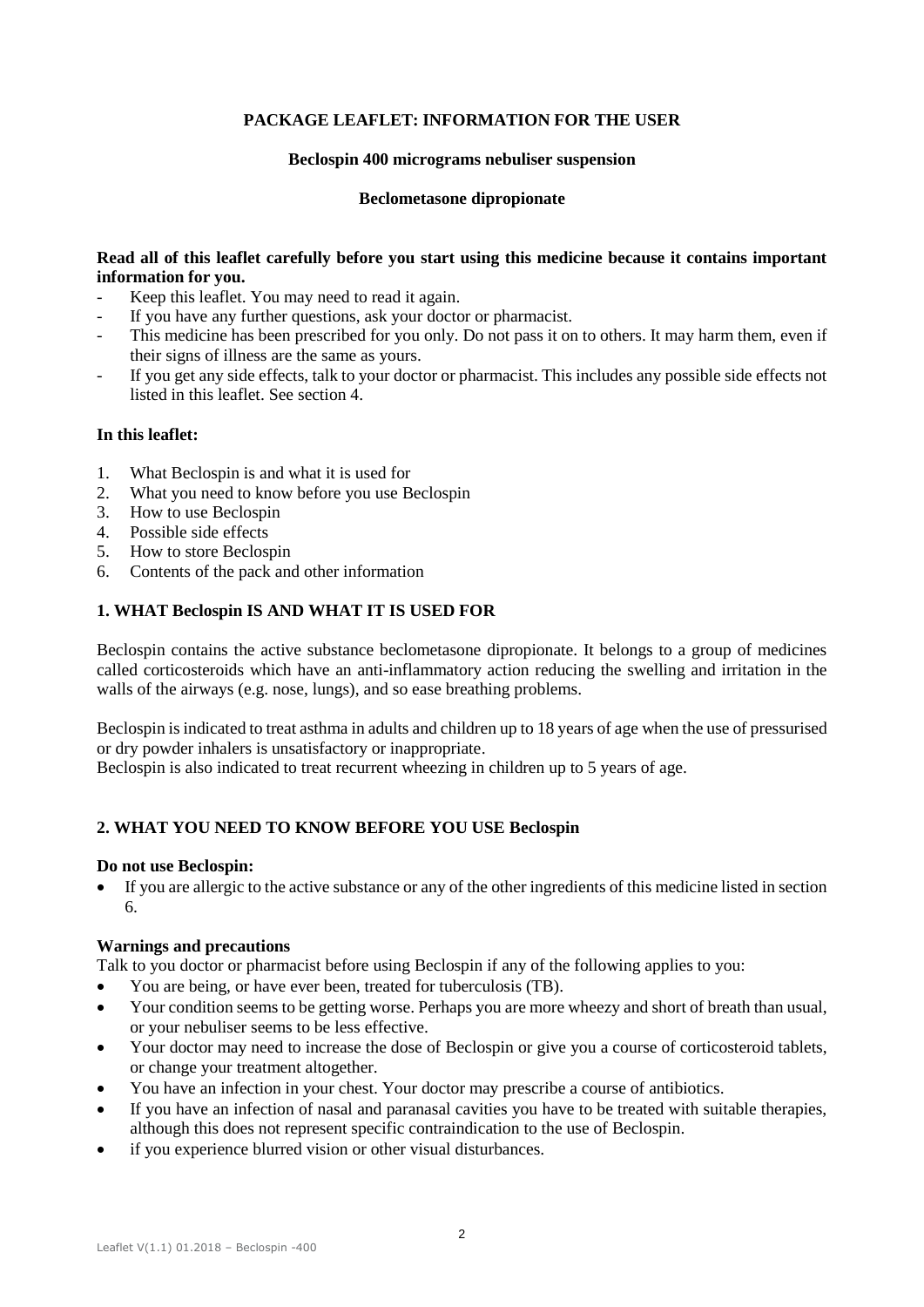If you develop an immediate increase in wheezing, shortness of breath and cough after using Beclospin, you should discontinued immediately Beclospin and you should contact your doctor.

Immediately after inhalation the mouth should be rinsed with water to reduce the frequency of fungal infections in the mouth.

### Switching from corticosteroid tablets to Beclospin

Switching from corticosteroid tablets to an inhaled corticosteroid treatment might make you feel generally unwell or you might develop a rash, eczema or a runny nose and sneezing (rhinitis).

You should see your doctor as soon as possible if you experience these symptoms. Do not stop treatment with Beclospin unless your doctor tells you to.

If you have been taking corticosteroid tablets at high doses or for a long time, your dose may be gradually reduced, approximately one week after you started treatment with Beclospin. During this time your doctor will monitor the level of corticosteroids in your body regularly.

If you have been treated for a long time with high doses of inhaled corticosteroid, you may require an **extra corticosteroid treatment in times of stress**. For example:

- during admission to hospital after a serious accident,
- before an operation,
- or if you have a chest infection or other serious illness.

Your doctor will decide if you need a course of corticosteroid tablets or possibly a corticosteroid injection and will also advise you as to how long you need to take the course of corticosteroid tablets and how you should reduce these as you get better.

### **Children and adolescents**

If your child is below 5 years of age and is receiving prolonged treatment of recurrent wheezing with Beclospin, your doctor will regularly monitor his/her height to evaluate if growth impairment occurs and whether to stop the treatment.

#### **Other medicines and Beclospin**

Tell your doctor or pharmacist if you are taking or have recently taken or might take any other medicines, including medicines obtained without a prescription. .

Some medicines may increase the effects of Beclospin and your doctor may wish to monitor you carefully if you are taking these medicines (including some medicines for HIV: ritonavir, cobicistat).

Tell your doctor if you are taking other corticosteroid medications as they may interact with Beclospin and could make any side effects worsening

## **Pregnancy, breast-feeding and fertility**

If you are pregnant or breast-feeding, think you may be pregnant or you are planning to have a baby, ask your doctor or pharmacist for advice before using this medicine.

Because growth retardation and damage to the unborn child cannot be excluded upon prolonged treatment with corticosteroids (such as beclometasone dipropionate contained in Beclospin) during pregnancy, your doctor will decide whether your disease requires treatment with Beclospin.

Corticosteroids pass into breast milk at low amounts. Damage to the infant is not reported to date. Nevertheless, as precautionary measure when high doses of beclometasone dipropionate are inhaled you should avoid breast-feeding for 4 h after administration.

#### **Driving and using machines**

Beclospin is unlikely to affect your ability to drive and use machines. However if you experience side effects such as dizziness and/or trembling, your ability to drive or operate machines may be affected.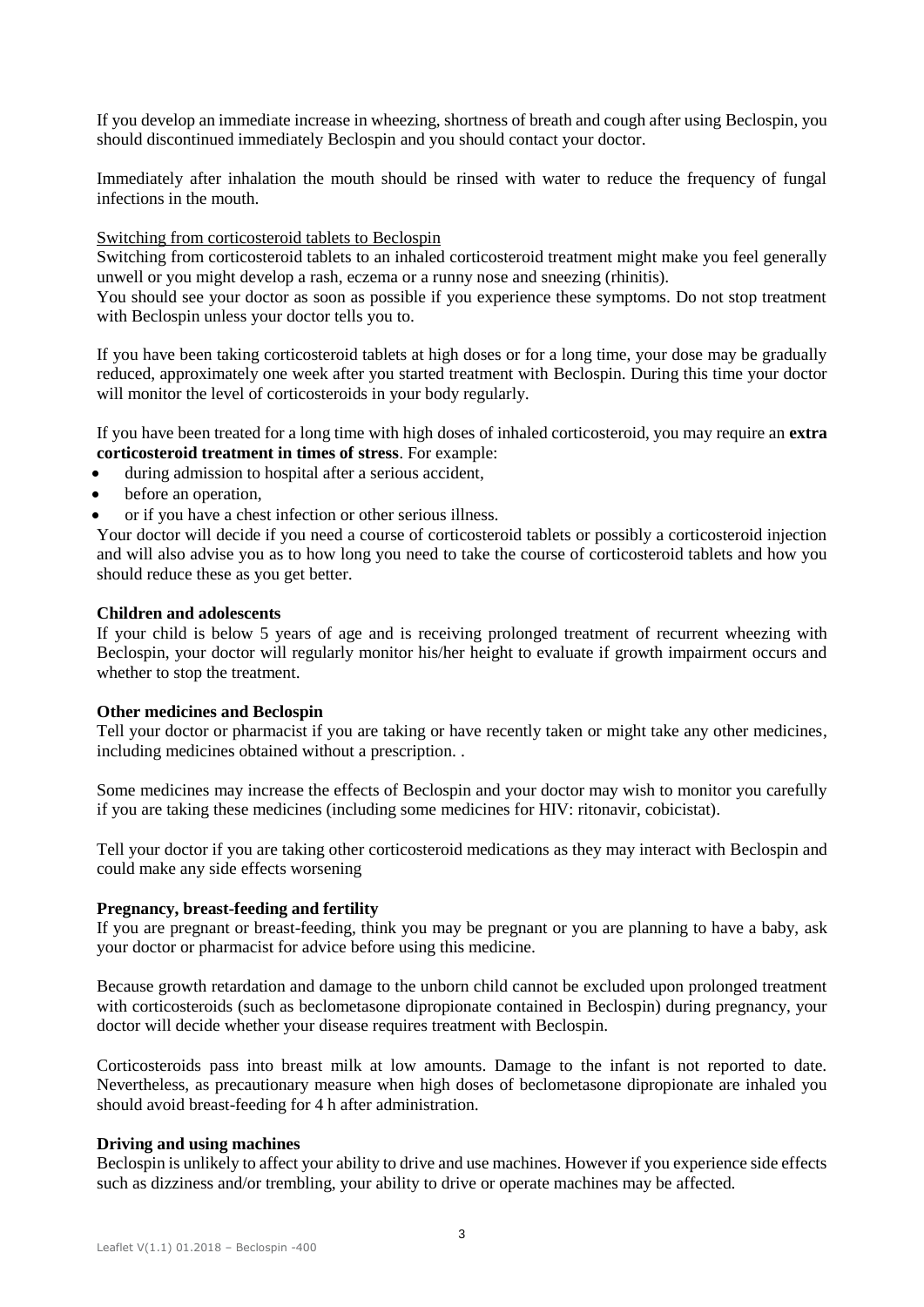# **3. HOW TO TAKE Beclospin**

Always use this medicine exactly as your doctor has told you. Check with your doctor or pharmacist if you are not sure.

The starting dose should be prescribed by your doctor according to the frequency and severity of your disease. The dose may then be adjusted by your doctor until effective control of symptoms is reached.

## *The recommended initial doses are:*

Adults and adolescents (from 12 years of age):

• 800-1600 micrograms twice daily which correspond to a total daily amount of 1600-3200 micrograms.

Children (up to 11 years of age):

400-800 micrograms twice daily which correspond to a total daily dose of 800-1600 micrograms.

## Beclospin

Normally, a daily dose of 3200 micrograms in adults and adolescents and 1600 micrograms in children up to 11 years of age should not be exceeded.

In case of asthma disease, Beclospin must be used regularly on a daily basis. Your doctor will decide the duration of your treatment.

If your child suffers from recurrent wheezing, the duration of treatment should not exceed 3 months, unless otherwise prescribed by the paediatrician.

You can used Beclospin 800 micrograms ampoule to get 400 micrograms (half the content) using the graduation mark as described below.

Method of administration

Beclospin is for inhalation use only. Do not inject into a vein or use orally.

Beclospin must be administered by inhalation from a suitable device (jet nebuliser) according to your doctor instructions.

Use of Beclospin with ultrasonic nebulisers is not recommended.

Instructions for use:

Use the ampoule according to the following instructions:



- 1. Bend the ampoule backwards and forwards to loosen it from the strip (Figure A).
- 2. Carefully separate a new ampoule from the strip. Starting from the top, then in the middle (Figure B). Leave the rest in the pouch.
- 3. Vigorously shake and turn the ampoule upside-down in order to mix the suspension. Repeat this operation, until the whole content is fully dispersed and mixed (Figure C).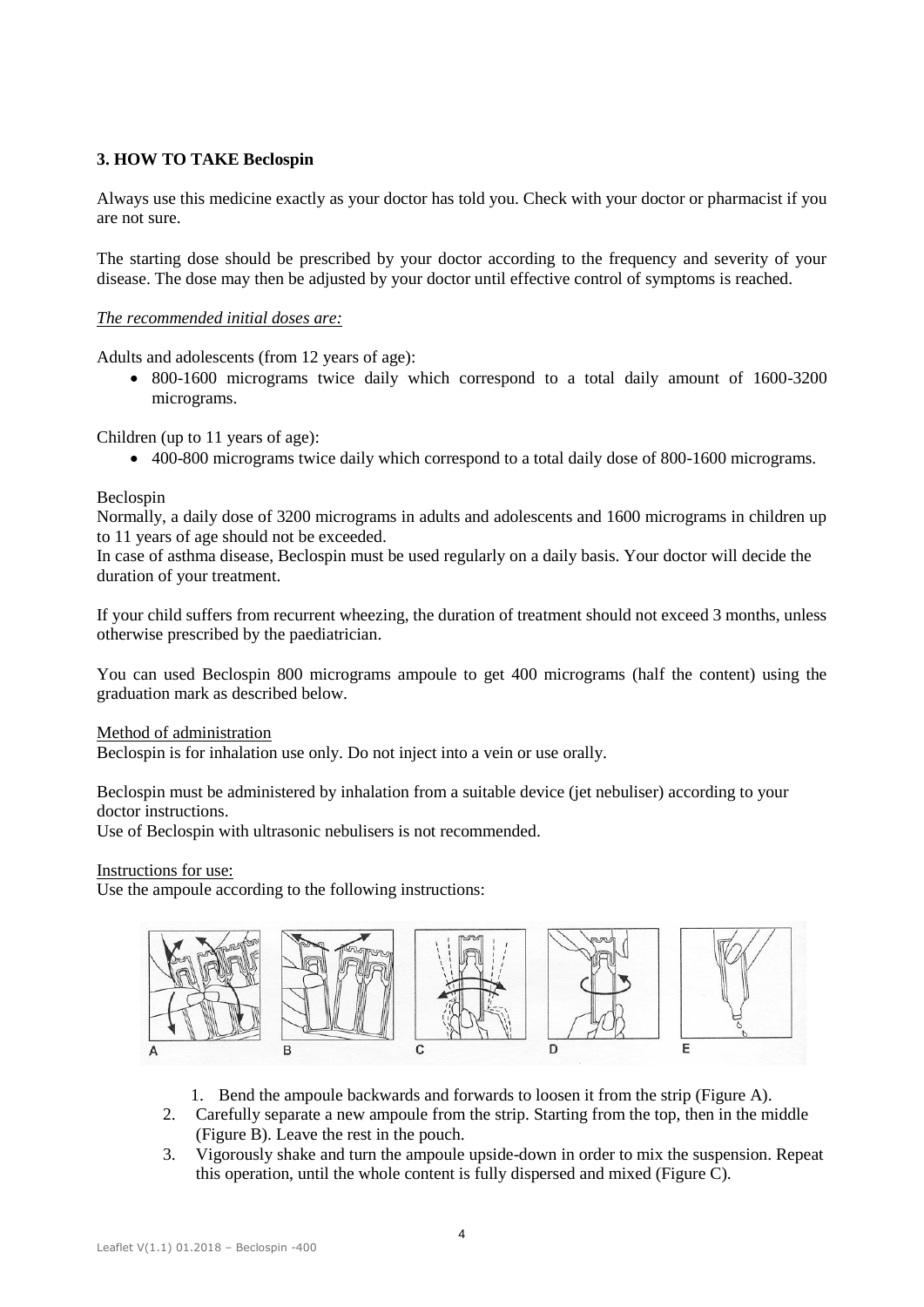- 4. Open the ampoule by rotating the entrance flap as indicated by the arrow (Figure D).
- 5. Gently squeeze the ampoule content into the nebuliser chamber (Figure E).

The ampoule should be opened immediately before administration. 400 micrograms ampoule is for single use.

## Dilution:

Your doctor may decide that your dose should be diluted.

In this case, empty the contents of the ampoule into the nebuliser bowl then add the quantity of sterile sodium chloride 9 mg/ml (0.9%) solution that your doctor has told you to use. Then put the top on the nebuliser bowl and shake gently to mix the contents.

The dose of nebuliser suspension may need to be diluted in order to obtain a final volume suitable for the particular nebuliser being used, to aid administration of small volumes or if a prolonged delivery time is desirable.

During nebulisation Place the mask or mouth piece Turn on the nebuliser. Breathe normally. Nebulisation should not last more than 10 to 15 minutes.

## After nebulisation

Do not forget to rinse the mouth, lips and the region of the face covered by the mask with water. After inhalation, any unused suspension remaining in the nebuliser chamber must be discarded.

## Cleaning:

Follow the manufacturer's instructions for cleaning your nebuliser. It is important that your nebuliser is kept clean.

## **If you use more Beclospin than you should:**

It is important that you use your dose as advised by your doctor. You should not increase or decrease your dose without seeking medical advice.

If you have used more Beclospin than you should, tell your doctor as soon as possible. Your doctor may want to check the corticosteroid levels in your blood and therefore, may need to take a blood sample.

## **If you forget to use Beclospin:**

If you forget to use a dose, use it as soon as you remember. If it is almost time for your next dose, do **not** use the missed dose, just use the next dose when it is due. **Do not use a double dose** to make up for a forgotten dose.

**Beclospin** If you have any further questions on the use of this medicine, ask your doctor or pharmacist.

# **4. POSSIBLE SIDE EFFECTS**

Like all medicines, this medicine can cause side effects, although not everybody gets them.

The following side effects have been reported. Tell your doctor as soon as possible if you suffer from any of these side effects but do not stop treatment unless told to do so. Your doctor will try to prevent these effects by prescribing Beclospin in the lowest effective dose.

V**ery common side effects** (may affect more than 1 in 10 people):

 sore throat (pharyngitis, laryngitis). Gargling with water immediately after inhalation may help to prevent this effect.

**Common side effects** (may affect up to 1 in 10 people):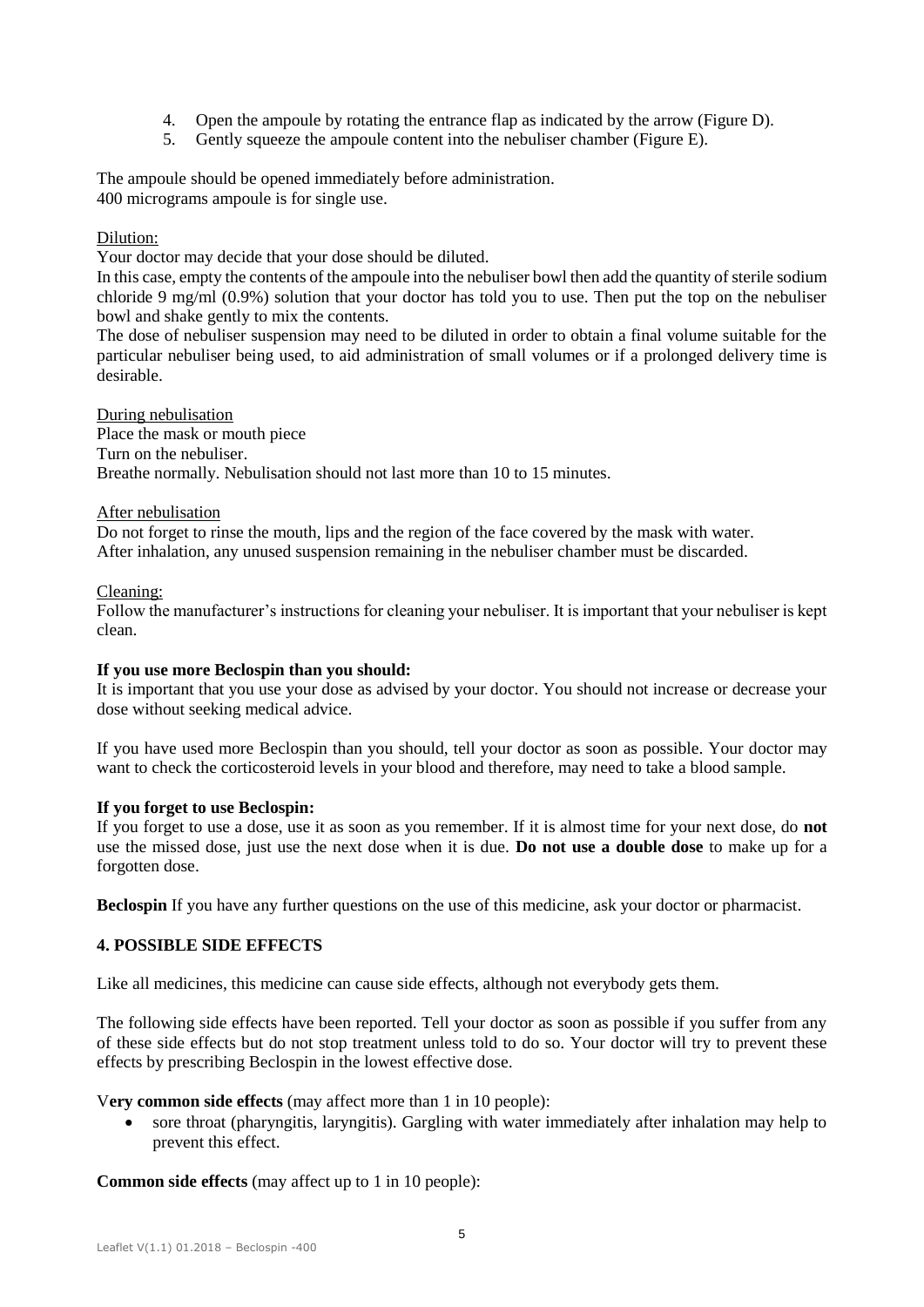- cough
- nausea (feeling sick) and stomach pains.
- thrush in the mouth, tongue and throat. Rinsing your mouth or gargling with water immediately after inhalation may help to prevent these effects.

**Uncommon side effects** (may affect up to 1 in 100 people):

- headache
- throat irritation, hoarse voice
- worsening shortness of breath, cough and wheezing (which is known as paradoxical bronchospasm). If this occurs do not take another dose of Beclospin. Then contact your doctor straightaway. Your doctor is likely to assess your asthma or wheezing and if necessary may start you on another course of treatment. You may be told that you should not use Beclospin again.
- Blurred vision

**Rare side effects** (may affect up to 1 in 1000people):

- cold sores (herpes simplex) painful blisterlike vesicles on your lips and in your mouth
- tremor (involuntary trembling)
- feeling tired.
- an allergic reaction (swelling of the eyes, face, lips and throat leading to severe difficulty in breathing, skin rashes, hives, itching or redness)

The following effects may also occur more likely in children

Sleeping problems, depression or feeling worried, restless, nervous, over-excited or irritable

At high doses over a long period of time, Beclospin may affect the normal production of corticosteroids in the body. Affected children and adolescents may grow more slowly than others, so it is important that they will have their height checked regularly by their doctor. Bone thinning and eye problems, which include clouding of the lens of the eye (cataract), increase in pressure in the eye (glaucoma) have been reported.

## Reporting of side effects

If you get any side effects, talk to your doctor or pharmacist. This includes any possible side effects not listed in this leaflet. You can also report side effects directly via HPRA Pharmacovigilance Earlsfort Terrace , IRL - Dublin 2, Tel: +353 1 6764971, Fax: +353 1 6762517, Website: [www.hpra.ie,](http://www.hpra.ie/) e-mail[: medsafety@hpra.ie.](mailto:medsafety@hpra.ie) By reporting side effects you can help provide more information on the safety of this medicine

# **5. HOW TO STORE BECLOSPIN**

Keep this medicine out of the sight and reach of children.

Do not use Beclospin after the expiry date which is stated on the carton, pouch and ampoule.

Store the ampoules in the upright position in the original package (carton box) in order to protect from light. After first opening the pouch, write the date in the box provided on the pouch. Do not use the ampoule after 3 months from the date of first opening the pouch.

For 800 micrograms ampoule: after the first opening of the ampoule, store it in a refrigerator (2–8C). The remaining quantity has to be used within 12 hours after first opening.

Do not use Beclospin if the packaging is damaged.

Do not throw away any medicines via wastewater <or household waste>. Ask your pharmacist how to throw away medicines you no longer use. These measures will help protect the environment.